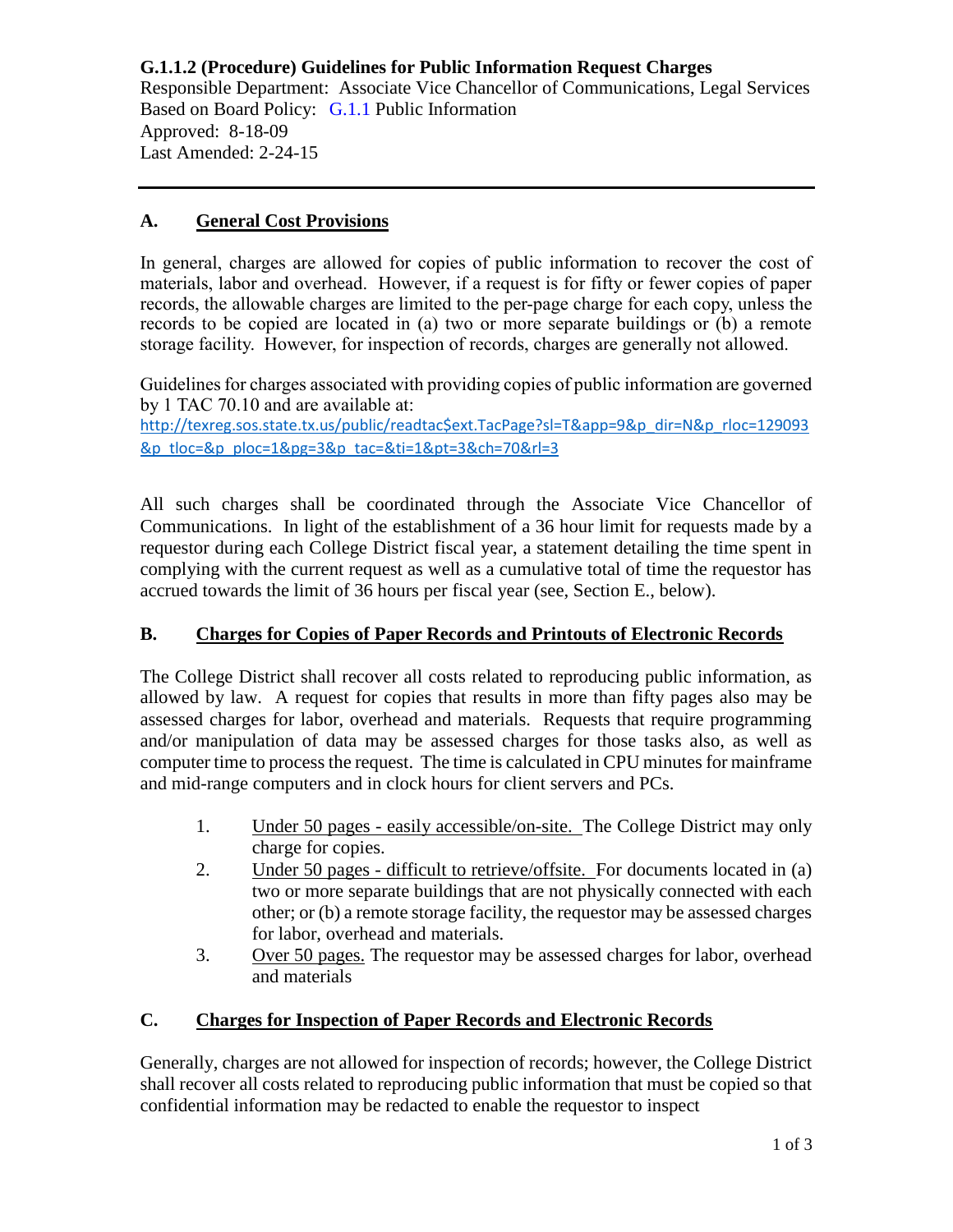**G.1.1.2 (Procedure) Guidelines for Public Information Request Charges** Responsible Department: Associate Vice Chancellor of Communications, Legal Services Based on Board Policy: [G.1.1](https://www.alamo.edu/siteassets/district/about-us/leadership/board-of-trustees/policies-pdfs/section-g/g.1.1-policy.pdf) Public Information Approved: 8-18-09 Last Amended: 2-24-15

the information subject to release. No other charges are allowed unless (a) the records to be inspected are older than five years, or (b) the records completely fill six or more archival boxes (12.5"W x 15.5"L x 10"H), and (c) the College District estimates that it will require more than five hours to prepare the records for inspection.

## **D. Providing a Statement of Estimated Charges**

If the College District estimates that charges will exceed \$40.00, it shall provide the requestor with a written itemized statement of estimated charges before any work is undertaken. Additionally, the statement must advise the requestor if there is a less expensive way of viewing the records. The statement must state that the request will be considered automatically withdrawn if the requestor does not respond in writing within 10 business days of the date of the statement that the requestor: (a) accepts the charges (b) modifies the request in response to the estimate, or (c) has sent, or is sending, a complaint regarding the charges to the Attorney General. The statement must also advise the requestor that a response may be sent by e-mail or facsimile, as well as by regular mail or in person.

Further, where the request indicates applicability, the estimate must include a statement: (a) the request will require programming and/or manipulation of data, and (b) complying with the request is not feasible or will substantially interfere with the College District's ongoing operation; or (c) the request can only be fulfilled at a cost that covers the programming and/or manipulation of data,

If after receiving agreement from the requestor for the charges, but before completing the request, the College District determines that the actual charges will exceed the agreed-upon charges by more than 20 percent, the College District shall provide the requestor an updated statement of estimated charges. If the College District does not provide the requestor with an updated statement, charges are limited to the initial estimate plus 20 percent. If the requestor does not respond to the updated estimate, the College District shall provide the records for the original estimated amount.

If a request is estimated to exceed \$100.00, the statement may also require that the requestor prepay or provide a bond for the total amount. If a requestor owes more than \$100.00 for previous requests for which costs remain unpaid, the College District may require a deposit or bond for payment of the unpaid amount before preparing a copy of public information in response to a new request.

#### **E. Cost Provisions Regarding Requests that Require a Large Amount of Personnel Time, Including Multiple Requests from a Single Requestor**

The Board of Trustees has established a time limit of 36 hours per requestor, per College District fiscal year  $(G.1.1$  Policy). Except as otherwise provided by law, the limit of 36